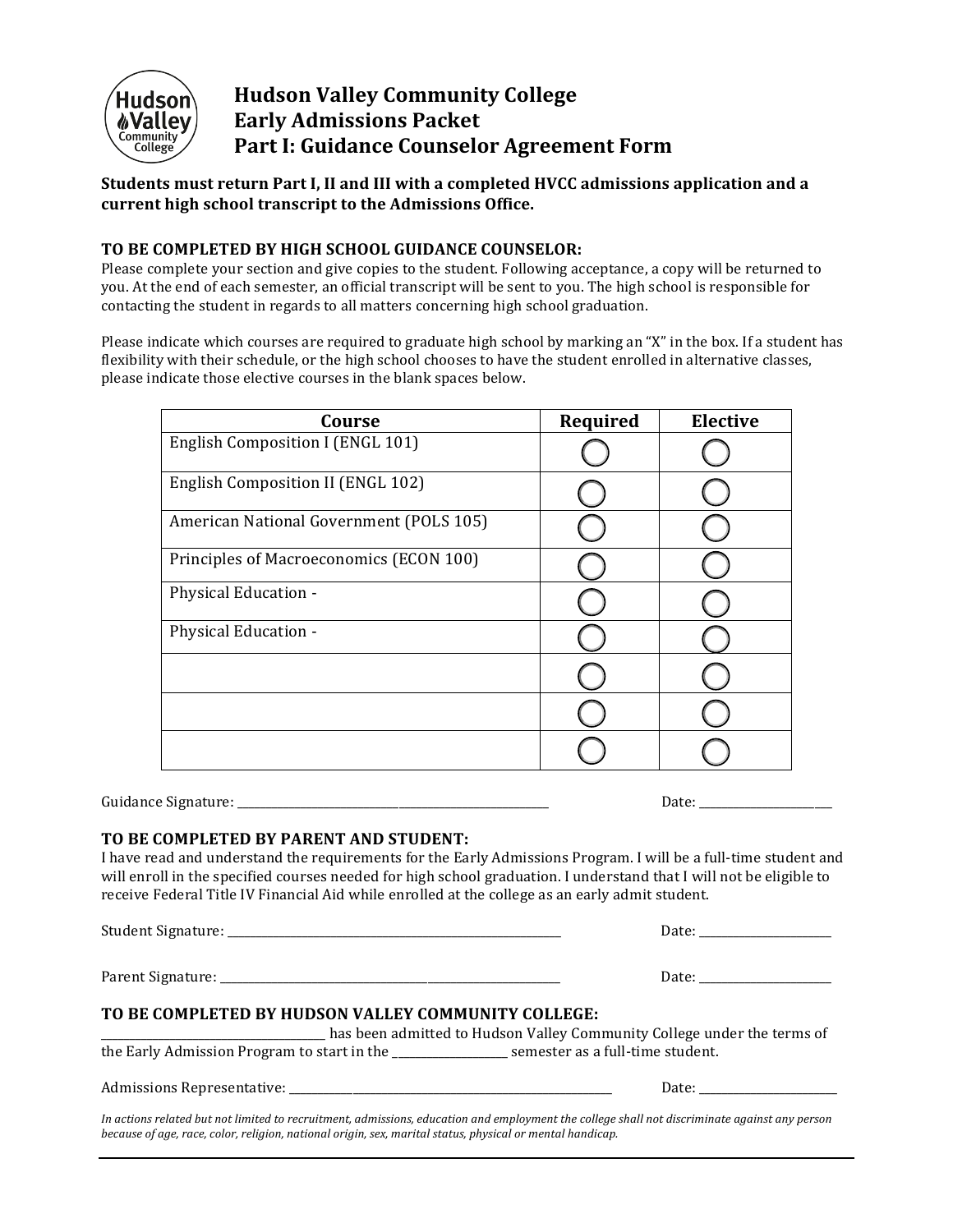| <b>Hudson</b>              | <b>Hudson Valley Community College</b><br><b>Early Admissions Packet</b><br><b>Part II: Transcript Release Form</b> |       |                           |                                                                                                                                                                                                                                 |
|----------------------------|---------------------------------------------------------------------------------------------------------------------|-------|---------------------------|---------------------------------------------------------------------------------------------------------------------------------------------------------------------------------------------------------------------------------|
|                            |                                                                                                                     |       |                           |                                                                                                                                                                                                                                 |
|                            | SEMESTER OF ENTRY TO HUDSON VALLEY COMMUNITY COLLEGE:                                                               |       |                           |                                                                                                                                                                                                                                 |
|                            | $\text{FALL} \xrightarrow{\text{Year}}$                                                                             |       | $SPRING$ $\frac{V}{Year}$ |                                                                                                                                                                                                                                 |
|                            | completed the courses necessary to earn a high school diploma.                                                      |       |                           | I authorize Hudson Valley Community College to release transcripts of my grades to my high school during my<br>time as an early admit student. This is to establish that, while attending the college, I have also successfully |
|                            |                                                                                                                     |       |                           |                                                                                                                                                                                                                                 |
|                            |                                                                                                                     |       |                           |                                                                                                                                                                                                                                 |
| City                       |                                                                                                                     | State |                           | Zip                                                                                                                                                                                                                             |
|                            |                                                                                                                     |       |                           |                                                                                                                                                                                                                                 |
|                            |                                                                                                                     |       |                           |                                                                                                                                                                                                                                 |
|                            | <b>TRANSCRIPTS TO BE MAILED TO:</b>                                                                                 |       |                           | <b>SEND TRANSCRIPTS UPON COMPLETION OF:</b>                                                                                                                                                                                     |
| Name of Guidance Counselor |                                                                                                                     |       |                           |                                                                                                                                                                                                                                 |
|                            |                                                                                                                     |       |                           |                                                                                                                                                                                                                                 |
| Name of High School        |                                                                                                                     |       |                           | Year                                                                                                                                                                                                                            |
| Address                    |                                                                                                                     |       |                           | Spring<br>Year                                                                                                                                                                                                                  |
| City                       | Zip<br>State                                                                                                        |       |                           |                                                                                                                                                                                                                                 |